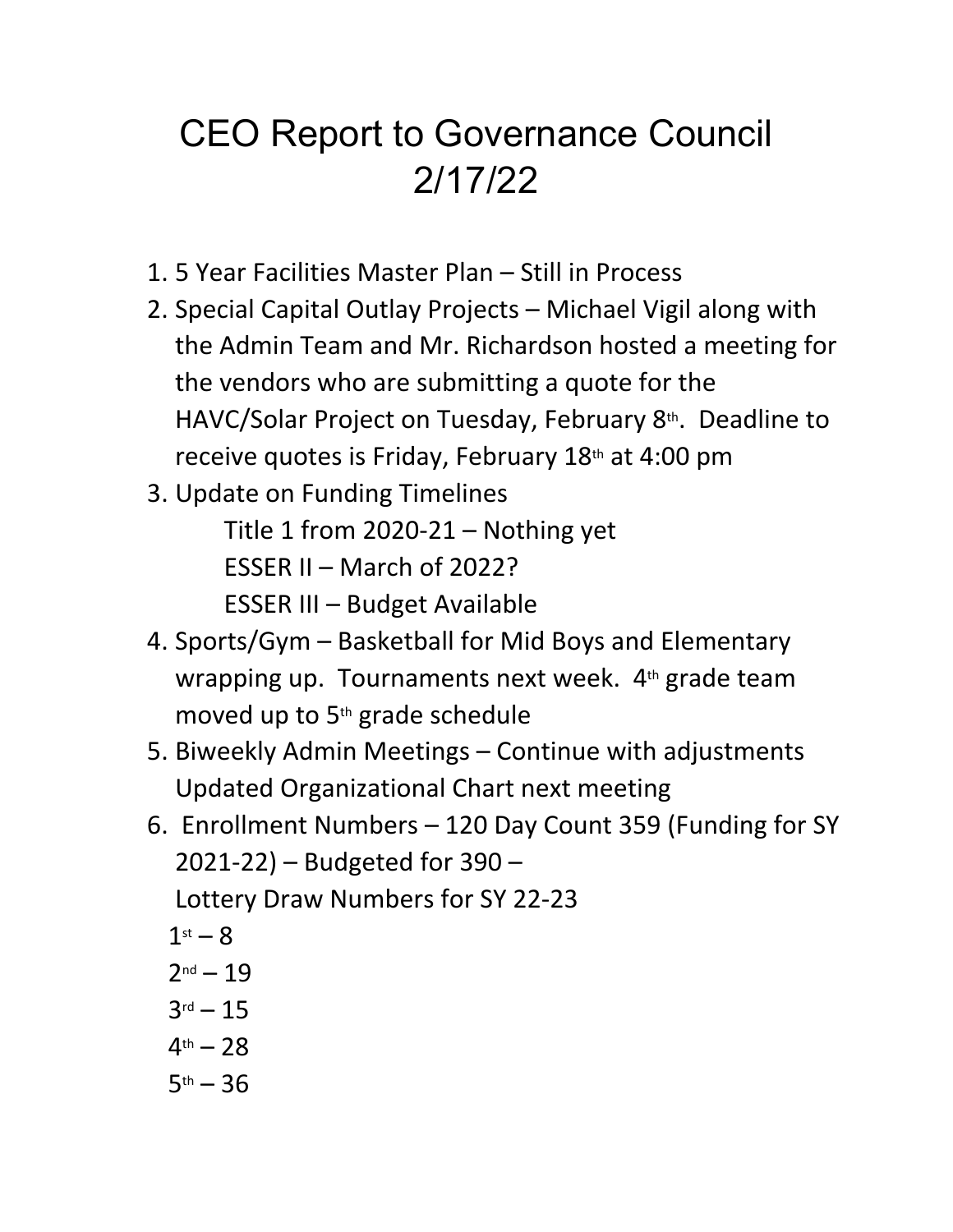$6^{th} - 86$  $7<sup>th</sup> - 86$  $8<sup>th</sup> - 85$  $Total - 363$ 

- 7. COVID Update Total of positive cases is 61 since August. Parents continue to be very careful and responsive to COVID symptoms and keeping students home. The need for remote learning is still necessary. The current Toolkit reduces isolation from 5 days to 10 days. Reporting has decreased and as of Wednesday we do not have anyone on a 5 day protocol. I will be dropping the taking of individual temperatures starting Tuesday.
- 8. PMG, the testing company are now here daily from 7:30 am to 3:00 pm.
- 9. Student Led Conferences February 16, 17 and 18 for Elementary. All conferences will be by appointment by Zoom. Allowed teachers to work remotely today due to weather.
- 10. Recruitment efforts We have secured Unity Design again to help manage our social media efforts and promotional events. We are targeting middle school as the numbers are a little low.